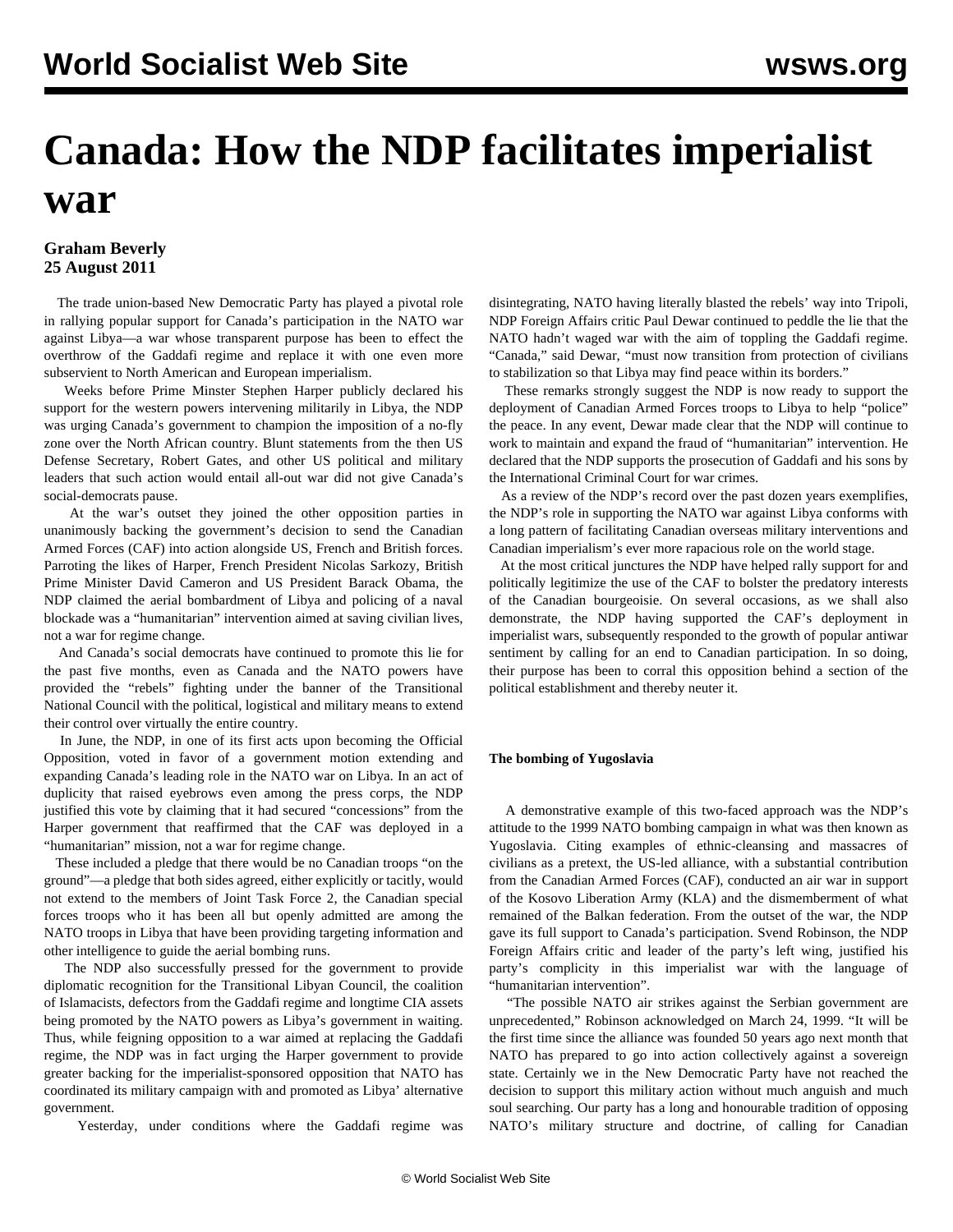withdrawal from NATO and of strengthening the United Nations and regional security mechanisms."

 Despite this "long and honourable" tradition of rhetorically calling for Canada to withdraw from the US-led military alliance, Robinson concluded, after much "soul searching and anguish", that NATO's proposed campaign of aerial bombardment deserved his party's full support, saying: "We in the New Democratic Party accept that the use of military force as a last resort is sometimes necessary in grave humanitarian crises when all efforts at diplomatic settlement have failed, and we believe this meets that test."

 After the first month of hostilities brought forth mounting opposition to the bloody NATO bombing campaign within the Canadian populace, the NDP began to call for a "pause" in the aerial bombardment, but only upon the condition that the Serbian government halt all ethnic cleansing and return to negotiations with the US-led alliance. After two months of bombing and as NATO troops massed on the borders of Yugoslavia, the NDP abruptly changed positions, calling for an immediate cessation of the air war. Svend Robinson now described the bombing campaign as a "complete disaster." The hypocrisy of the NDP's "opposition" to the bombing campaign was underscored when, just days later, NATO itself called an end to the bombing of Yugoslavia in anticipation of the Milosevic government's surrender.

 In spite of this posture of "opposition," neither Robinson nor the NDP leadership retracted their initial support for the NATO bombing campaign.

#### **The invasion of Afghanistan and the "war on terror"**

 The NDP attempted a similar "anti-war" pose in the initial debate over Canada's participation in the invasion and occupation of Afghanistan, voting against the first parliamentary motion authorizing the CAF contribution to Operation Enduring Freedom in October, 2001. However, less than a month afterwards, they unanimously swung behind the mission, asking only for assurances from the Liberal government that the deployment of Canadian troops would be "…carried out under the auspices of the United Nations…" and "…debated and ratified by a vote in the House of Commons."

 NDP Leader Alexa McDonough was at pains to emphasize her party's support for Canada's participation in the US-led drive for geo-political dominance in Central Asia, under the banner of the "war on terror." She asserted that "The New Democratic Party is absolutely committed to rooting out terrorism… Canadians, especially military families, are seeking the assurance that this mandate is indeed humanitarian in nature, but they are also supportive of the efforts to put in place a transitional administration..."

 The NDP's support for the CAF deployment in Afghanistan demonstrated that, with their rhetorical exultation of Canada's Cold Warera "peacekeeping" tradition, they could effectively support Canadian imperialism in its pursuit of a greater role within NATO military operations and, through that role, the assertion of the Canadian elite's national interests abroad. As soon as the invasion of Afghanistan received the sanction of the United Nations, the NDP eagerly gave their full support to Canada's participation, the largest CAF deployment since the Korean War.

 Whilst the NDP joined hands with the other parties of Canada's political establishment in supporting the NATO counter-insurgency war in Afghanistan, the outburst of imperialist aggression associated with the "war on terror" soon began to provoke widespread opposition within the Canadian working class. In the run-up to the US invasion of Iraq, hundreds of thousands engaged in anti-war protests against US imperialism and its junior partner in Canada; in March 2003 over 250 000 people gathered in Montreal to oppose the war, in what was possibly the largest political demonstration in Canadian history.

 It was in this context that the NDP again sought to present its threadbare "anti-war" credentials, heatedly criticizing the Bush administration for its drive to wage unilateral pre-emptive war against Iraq. This criticism, however, came not from a principled socialist position, but from the standpoint of upholding an "independent" Canadian foreign policy, i.e., one that purportedly more fully corresponds with the interests of the Canadian ruling class, by promoting Canada's posture as a middle-power and promoter of diplomacy and UN peacekeeping.

 The NDP's positioned dovetailed perfectly with that of the Chretien Liberal government, who viewed the turn to unilateralism on the part of the Bush administration as an undermining of the "multilateral" imperialist institutions, such as the UN and NATO, through which Canada has traditionally sought to pursue its international aims. Dwarfed by the economic and military might of America, Canada has traditionally looked to its fellow US allies, like Britain and France in NATO or Mexico in the North American Free Trade Agreement, as potential means of offsetting US dominance.

 Consequently, when the Chretien government at the last possible moment declined to formally join the US-led "coalition of the willing," it was no aberration that the NDP parliamentary caucus unanimously leapt to their feet in a standing ovation. Simultaneously, however, the NDP supported the deployment of CAF ships, aircraft, and 1,200 naval personnel in the Persian Gulf as part of Operation Enduring Freedom—forces which the Chretien government discreetly made available to support the US invasion of Iraq.

#### **Canada's NATO membership and the** *coup d'état* **in Haiti**

 2003 also saw the accession of Jack Layton to the leadership of the federal NDP, with the support of members of the party "left wing" like Svend Robinson and members of the party establishment, most prominently former federal party leader and "elder statesman" Ed Broadbent. While Layton promised a more "activist" NDP, he promptly moved the party still further to the right. In addition to pledging the party to "fiscal responsibility" and a pragmatic politics of "proposition not opposition," he had the NDP's "traditional" demand for Canada to leave NATO excised from the party's programme.

 Rather than advocating Canada leave the US-led military alliance, Layton said the NDP would henceforth work for NATO to be changed from within. "The Cold War," said Layton, is over. The transformation of the old institutions of the Cold War is important and is happening. NATO is an organization essentially of the past. We are going to work for the restructuring of organizations for the future. People in NATO are already transforming it themselves."

 Layton's references to the ongoing "transformation of NATO" were significant. Formed at the onset of the Cold War as a means for the US to militarily secure Western Europe, the North Atlantic Treaty Organisation was up until the 1990s a military alliance with a regional focus—specifically to contain and pressure the Soviet Union. After the collapse of the USSR, the alliance gradually became the means through which US imperialism, in conjunction with its partners in Western Europe and Canada, began to aggressively intervene in the countries formerly within the Soviet sphere of influence: Yugoslavia in 1999, Afghanistan in 2001.

 Thus Layton jettisoned the NDP's traditional call for Canada to leave NATO as the alliance abandoned its former regional role and was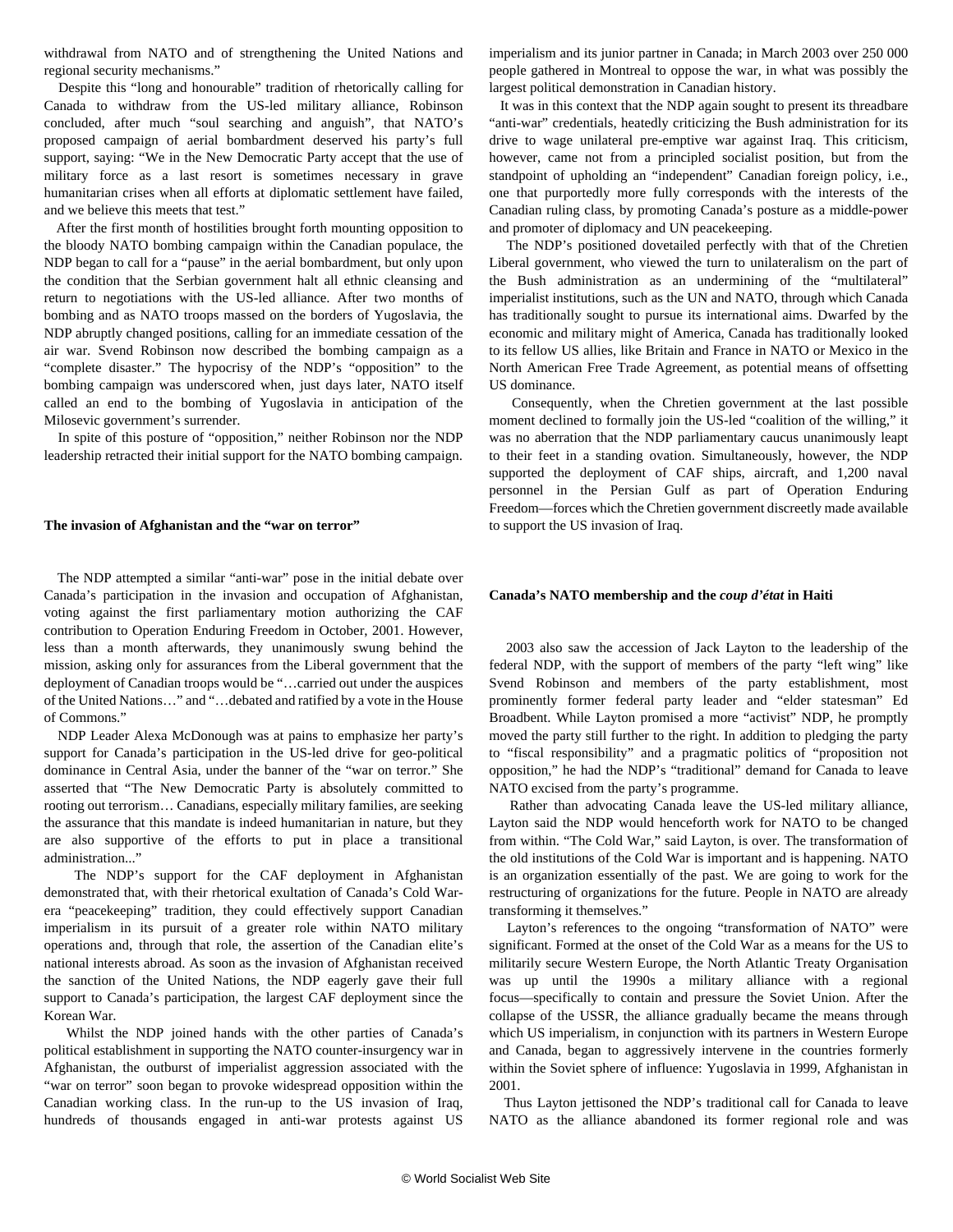"transformed" into a platform for military intervention around the world. Layton pledged his party's support for this "restructuring," committing the NDP to the defense of Canadian imperialism's interests within the alliance, as a means of demonstrating to the political establishment that under his leadership the NDP was readying itself to assume the "responsibilities" of a party of government.

 The meaning of Layton's actions were unmistakable: the NDP is ready to accommodate itself to Canada's pursuit of its imperialist interests through NATO, in exchange for the possibility of entering into government and reprising their historical role as junior coalition partner with the Liberals. This attitude was concretely demonstrated in February of 2004, when the NDP remained completely silent as the Canadian military joined with its NATO allies, US and France, to complete the rightwing military coup in Haiti that ousted President Jean-Bertrand Aristide.

 Canada's Special Forces, Joint Task Force 2, established control of the Port-au-Prince airport where Aristide was forced onto a plane to the Central African Republic, after being kidnapped by US marines. The CAF deployed 500 troops to the Haitian capital to maintain security as US and Canadian diplomats helped install a new client regime in Haiti. Canadian police officers, drawn from the federal Royal Canadian Mounted Police (RCMP) and other police forces, were later tasked with helping train a more professional, i.e., dependable, police force that could be used to quell social unrest and otherwise enforce the chasm that exist between Haiti's tiny elite and the mass of the population.

 From the outset, the NDP refused to condemn the coup in Haiti, offering this act of imperialist banditry tacit support. On March 10, 2004, Svend Robinson merely called for an investigation into "Aristide's departure." It wasn't until the end of May 2004 that now-Foreign Affairs critic Alexa McDonough issued an official press release on the Haitian coup. Even then she could only muster the weakest and most meaningless of platitudes. "While the NDP is not calling for a full withdrawal of Canadian police officers and aid to Haiti, we are deeply concerned and highly critical about Canada's role in Aristide's removal," she wrote. "We consider it ill advised to abandon Haiti altogether. Canada has tremendous potential to play a constructive and responsible role in restoring peace and supporting the evolution of genuine democracy in Haiti."

 McDonough's statement is a clear expression of how Canada's social democrats apologize for and facilitate the crimes of Canadian imperialism. Months after the CAF joined with US and French forces to complete a coup against an elected government mounted by a fascist force comprised of ex-Tontons Macoutes and Haitian military officers, the NDP voices tepid criticisms. But all the while it continues to support Canada's continuing leading role in Haiti and to assiduously promote the lie that Canadian imperialism and its military can promote "peace" and "democracy" and be a "force for good" in the world.

### **The NDP and Canada's assumption of a frontline role in the Afghan War**

 What Jack Layton's "remake" of the NDP, including its new policy of working to "transform" NATO from within, entailed was further demonstrated in the spring of 2005, when the Liberal government of Paul Martin announced a major escalation of Canada's role in the Afghan war. The Canadian Armed Forces' (CAF) deployment was to be expanded and transformed, with Canada's military, assuming under NATO command, a leading role in counter-insurgency.

 With the NDP's full support, Canada had participated in the initial invasion of Afghanistan and following the collapse of the Taliban regime had deployed troops to Kabul where they served to help stabilize the USinstalled puppet regime of Hamid Karzai. But now the Liberal government signed on to provide a 2,000 strong CAF force charged with suppressing the Taliban in the southern province of Kandahar, the historic center of the Taliban and the stronghold of the insurgency.

 Canada's assumption of a frontline role in the Afghan war was an attempt by the Martin Liberal government to mend faces with the Bush administration which had been angered by Ottawa's failure to join the 2003 invasion of Iraq and to sign on for its provocative "missile-defence shield" project. The Canadian deployment to Kandahar freed up US troops for redeployment to Iraq, where the US-British occupation was facing a mounting popular challenge. But the Kandahar deployment was not only aimed at placating Washington. It was also a response to pressure from the Canadian ruling elite and the top brass of the Canadian military for Canada to assume greater "international responsibilities" so as to promote "Canadian interests" in an increasingly unstable world.

 Fearing a hostile reaction to Canada's participation in a US-led colonial war, the Martin Liberal government—in sharp contrast with the Harper Conservative government that was to succeed it—played down the significance of the Kandahar deployment. The NDP followed suit, with a near-total silence on the Afghan deployment in the spring and summer of 2005. That this was a silence that bespoke support and consent is underscored by the fact that as Canada's Kandahar deployment was being decided and implemented, the NDP was providing the minority Liberal government with a vital parliamentary lifeline in a string of nonconfidence votes.

 Only in November 2005, six months after the deployment had been announced and at time when the NDP was preparing to withdraw its parliamentary support for the Martin Liberal government, did it make any criticism of the Kandahar mission. These criticisms did not call into question the deployment, let alone Canada's role in propping up the Karzai regime. They were entirely from the standpoint that if Canada's militarily became too integrated with the US occupation forces and too closely identified with bloody colonial-style repression it could undermine Canada's room for maneuver on the world stage and undermine domestic support for an "activist" Canadian foreign policy.

 In raising the NDP's tepid criticisms, NDP MP Bill Blaikie was eager to establish, first and foremost, his support for the Canadian military in general and its mission in Afghanistan in particular. "I first want to second the words of admiration that the Minister of National Defence [Liberal Bill Graham] expressed for the work that Canadian troops do in Afghanistan and have done in many other difficult situations, such as in the former Yugoslavia and many other missions that they have been sent on.

 "It is precisely because Canadians do such good work and it is precisely because the Canadians do their work differently that it is so important that the government pay attention to anything that might threaten the differences that other people see between the way Canadians do things and the way other forces do things."

 While affirming its support for the CAF mission in Afghanistan, the NDP sought to "raise questions" about some of the most egregious excesses of this imperialist adventure: the CAF's transfer of prisoners of war to the Afghan government, notorious for its barbaric treatment torture, and outright murder of detainees; the reliance of Canadian troops on antipersonnel landmines laid by other military forces; and the integration of the Canadian forces into the counter-insurgency strategy of the US-led Operation Enduring Freedom campaign. In this, the NDP spoke for a section of the Canadian elite that worried about the consequences of so openly contradicting the claims that Canada upholds "international law" and that its armed forces, unlike those of the US, are primarily "peacekeepers." These hypocritical claims, which to this day are assiduously promoted by the NDP, had long been cultivated by Canada's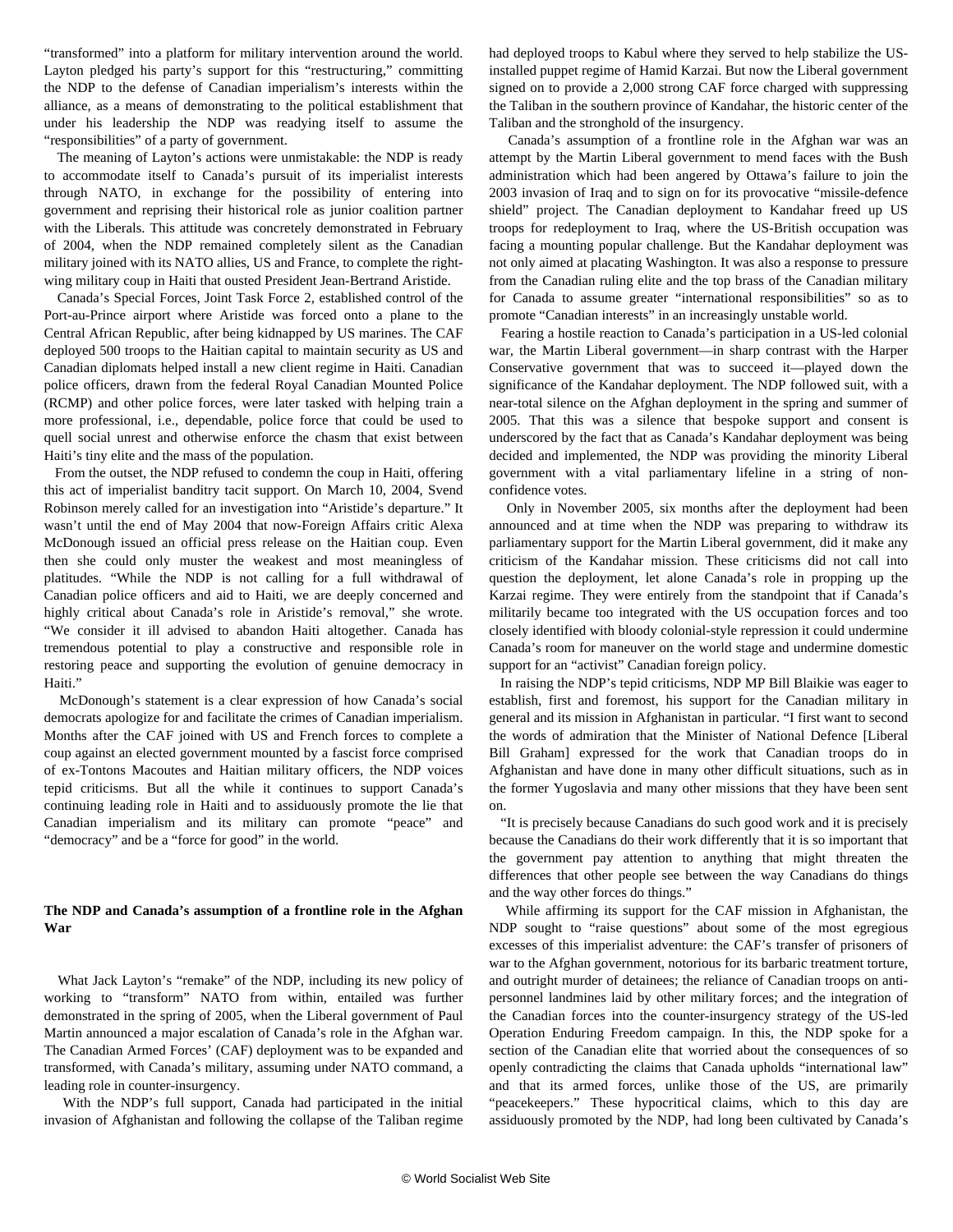ruling elite as part of the nationalist ideology used to harness the population behind it.

 When, in early 2006, the first Harper minority government came to power, the Conservatives seized upon these feeble "questions" presented by the NDP to cast them, and by implication anyone who genuinely opposed the war in Afghanistan, as "disloyal," treasonous, and a supporter of Islamic fundamentalism—going so far as to refer to Jack Layton as "Taliban Jack". Predictably, this provocative stance elicited grovelling assurances on the part of the NDP that they indeed supported the Afghan war and the deployment to Kandahar; they requested only the chance for Parliament to vote on the mission.

 Layton led the effort, promoting in an April 2006 parliamentary debate the canard that Canadian troops in Afghanistan and their US-NATO allies were fighting for democracy. "How," asked Layton, "can we ask our soldiers to bring democracy to Afghanistan if democratic debate and decision making is denied in our own Parliament?"

 He was later reinforced by NDP MP Dawn Black, who assured the Conservative government that: "The New Democratic Party supports the hard-working women and men of the Canadian Forces. However, we want to ensure that this is the right mission and that our soldiers are instructed to conduct themselves in strict accordance with Canadian and international law."

 When faced with continued taunts from the Conservatives, demanding that the NDP state their position on the Afghan War unambiguously, NDP MP Peter Stoffer rose to put any lingering questions about his party's "anti-war" posture to rest: "I want to answer the question the Conservatives have been asking all day. The answer is yes, I support the mission and the troops in Afghanistan and so does my party, but I take great umbrage to the party over there that reflects in its connotations [*sic*] that the NDP does not support our troops because the NDP asks questions."

# **The NDP's on-again off-again call for the withdrawal of Canadian troops**

 Just months after this servile display of loyalty to Canadian imperialism, the NDP made an abrupt tactical manoeuvre to capitalise on growing antiwar sentiment among Canadian workers and youth. The offensives undertaken by the CAF in Kandahar province had led to a sharp increase in Canadian casualties and the commission by Canadian troops of atrocities against the civilian population, triggering antiwar protests and a sharp erosion of support for the CAF deployment as measured by the opinion polls.

 At its national convention in August 2006, the NDP suddenly issued a call for the withdrawal of the CAF from Kandahar by February 2007, a withdrawal that was to be carried out in an "orderly" manner so as not to harm the prospects of the US-NATO occupation. Revealingly, Layton and company only made this toothless call for the withdrawal of Canadian troops after Canada's Green Party, which the NDP leadership then perceived as a major threat to their electoral ambitions, had issued a similar demand.

 After issuing its call for Canadian troops "to come home," the NDP made no attempt to retract or explain its previous support of the war. Instead it couched its new demand as a way to free up Canada's military to intervene in other areas of the world. The CAF mission in Afghanistan, claimed Layton, was "not the right mission for Canada," was "not clearly defined," and lacked an "exit strategy".

 At the same time, Layton held the door open for a repackaged, "noncombat" role for the Canadian military in Afghanistan, saying that "we must continue to work multilaterally to get tough on terrorism" and that "issues like combating global poverty, international development assistance, reforming international institutions, peace building and securing human rights are all part of the solution."

 The NDP used their call for an orderly end to Canada's leading role in the Afghan War as a political ploy to attract the electoral support of youth and workers who genuinely opposed this outburst of Canadian imperialism. The NDP consistently sought to assure Canada's ruling elite that their "opposition" was only tactical: rather than directly participating in US-led wars of aggression, Canadian imperialism should retain its "peace keeper" image and restrict itself to UN-mandated interventions that did not so flagrantly evoke the widespread hostility to war within the Canadian population. In spite of these assurances, Canada's corporate controlled media and the Conservative minority government reacted furiously to any suggestion of "retreat" from Afghanistan.

 In the face of this pro-war consensus in the political establishment, the NDP was at pains to demonstrate that its call for the CAF's withdrawal from Afghanistan was of a hollow and entirely toothless character. During the October, 2008 election campaign, the NDP joined with the Liberals and the Bloc Quebecois in burying the issue of the Afghan War. By its silence, it acquiesced before the Conservative-Liberal bipartisan agreement to keep Canadian troops in Kandahar through the summer of 2011 and chose to ignore the Harper government's often-voiced intention to commit CAF troops to "non-combat" roles in support of the Afghan pacification campaign after that date.

 Only weeks after the 2008 election, Layton and his NDP jettisoned outright their reputed opposition to CAF participation in the Afghan counter-insurgency war. In a bid to unseat the minority Conservative government, the NDP entered into a formal coalition agreement with the big business Liberal Party, the initiators of the CAF role in Afghanistan and its escalation with the Kandahar deployment. As part of this coalition agreement, the NDP, with the enthusiastic backing of the Canadian Labour Congress bureaucracy, agreed to implement a right-wing programme, including a quick return to a balanced-budget and the implementation of a Liberal-Conservative plan to cut corporate taxes by \$50 billion over five years. In direct contradiction to the NDP's 2006 call for a Canadian withdrawal from Afghanistan, the coalition agreement further committed the prospective Liberal-NDP government to waging the war in Afghanistan until the completion of Canada's "combat mission" in 2011.

 With its Dec. 2008 coalition agreement the NDP gave an object lesson as to its true nature: given the chance to enter into government, the social democrats eagerly abandoned their denunciations of corporate tax cuts and the Afghan war and were otherwise determined to convince Canada's capitalist elite that they could be depended on to uphold its interests domestically and abroad. Nonetheless, Canada's ruling elite spurned the Liberal-NDP coalition and firmly supported Prime Minister Harper as he shut down Parliament through a constitutional coup, depriving opposition MPs of their constitutional right to defeat the government. Recognizing the consensus in the ruling class, the Liberals quickly repudiated their support for the coalition, leaving the NDP to pathetically plead to the Liberals to reconsider.

## **Obama's "Good War" in Afghanistan and the NATO war on Libya**

 The NDP did not, however, return to their previous "anti- Afghan War" posture. With the election of Barack Obama, Jack Layton jumped at the chance to offer the NDP's services and support to the new president in developing strategy for the war in Afghanistan.